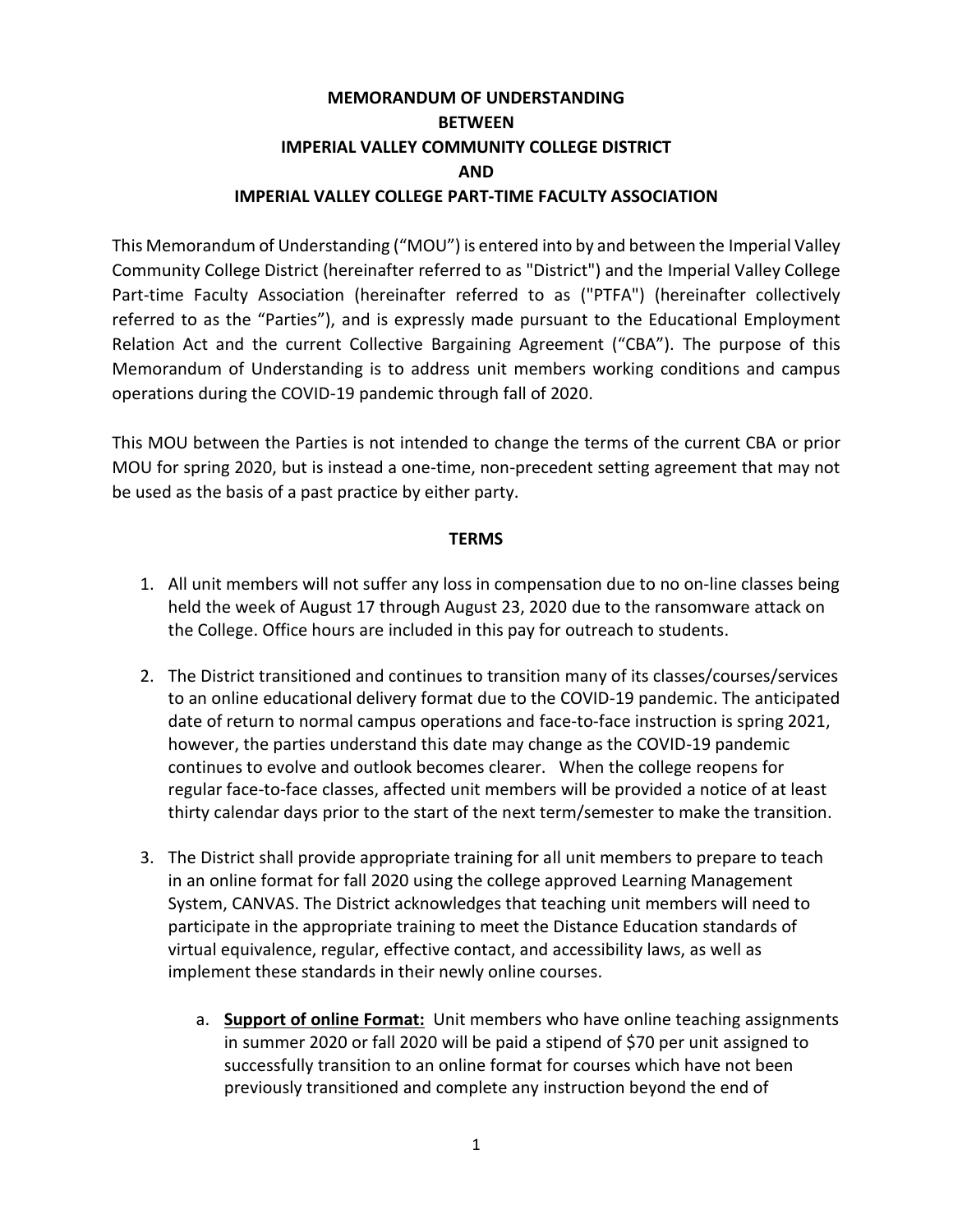semester should emergency suspension of instruction/services become necessary.

- b. **Training for online modality:** All unit members teaching in fall 2020 will be compensated for participation in up to ten hours of district provided training through the Teaching & Learning Center at the part-time faculty rate regardless of when the training is held in fall semester without pre-approval of the area VP. Compensation for training provided by outside the district will require preapproval by the appropriate Vice President. Unit members are not required to complete the training. Unit members acting as Faculty trainers for the online training will be compensated at the part-time faculty rate for all hours of training provided and one-time payment for a three-hour preparation period per training topic for all future trainings. Unit members must submit a request for extra duty compensation for pre-approval of the area VP prior to participating in training beyond the ten hours and then a pay memo once the hours are completed. This work will be paid on the first available payroll after submission of the pay memo.
- c. **Compensation for additional contact hours as a result of social distancing:** Some face-to-face classes may require additional hours beyond the stated contact hours in the course catalog because the instructor will meet with students in smaller groups to maintain social distancing practices. Retroactive to June 15, 2020, unit members who must meet additional hours beyond the normal contact hours of a class will be compensated for those additional hours at the part-time faculty rate during the session/semester. All additional hours must be pre-approved by the appropriate Vice President.
- d. **Compensation for internet and data services from home:** Unit members who are provided an assignment and required to work from home during the summer and fall 2020 COVID-19 college closure, either to teach online courses or to provide student services will receive a monthly allowance of \$50 retroactive to July 1, 2020.
- e. **Access to technology, computer programs, and supplies:** Unit members who do not have access to the technology tools, such as a laptop, printer, monitor, mouse, keyboards, computer programs, and related supplies such as ink cartridges, paper, etc. to provide online education/services will be loaned said tools by the District at no charge to the unit member. If District cannot provide the resources or equipment needed to work remotely, the unit member will be reimbursed any reasonable incurred costs which are pre-approved by the appropriate Vice President.
- f. **Correspondence Courses:** The District will pay the cost of using US mail to all coursework related to correspondence courses to and from the unit members preferred mailing address. Unit members must provide receipts when submitting for reimbursement of mailing expenses.
- 4. **Evaluations:** Unit member evaluations that were scheduled but not completed in spring 2020 due to the COVID-19 college closure will be rescheduled and completed in fall 2020 in compliance with the CBA Article 8. Counseling unit members will be evaluated using the face-to-face form in the CBA. Student evaluations completed during the fall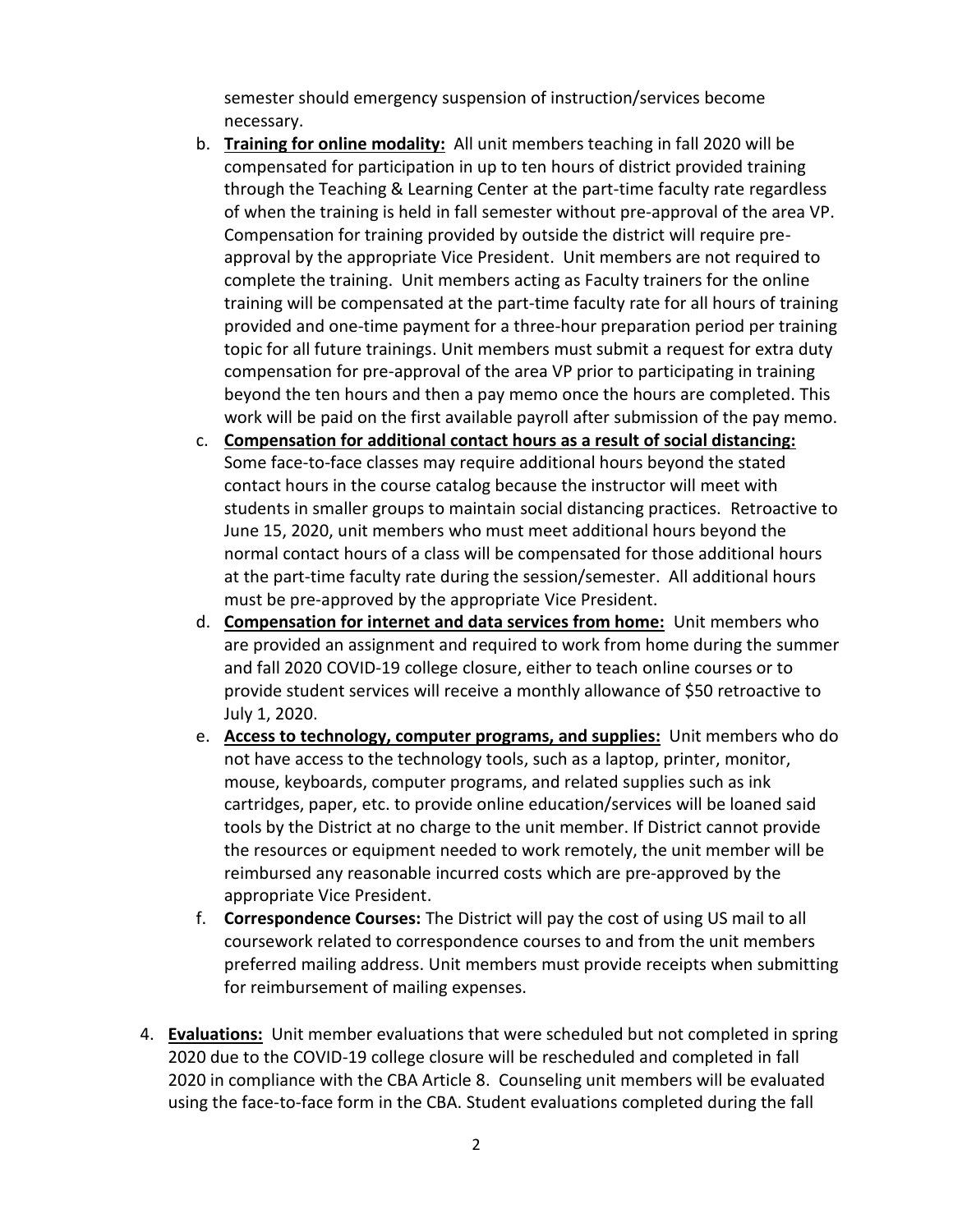evaluation period will only be used for feedback to the unit member and will not be part of the evaluation packet.

Instructions on how to conduct online observations will be provided to individuals assigned to evaluation committees.

It is recognized by the parties that due to the COVID-19 pandemic many unit members are providing instruction and services to students in the online modality by necessity, not choice, and as such should be evaluated though that lens.

#### 5. **Assignments:**

- a. Any unit member who is unable to come to campus because of children being out of school and unable to arrange child care, concerns about bringing illness home to compromised family members, or their own concerns about exposure because of inclusion in high risk categories according to the CDC, including being 65 or older in age, or having pre-existing medical conditions are encouraged to select on-line courses. If on-line assignments are not available due to the selection process and seniority, the appropriate Dean or Vice President may discuss the assignment with the unit member to attempt a mutually agreeable adjustment to accommodate an on-line assignment for faculty in a high risk category.
- b. Any limitations regarding online teaching assignments are temporarily suspended through fall 2020 semester.
- c. Unit members who do not accept an assignment during the COVID-19 campus closure will not have this considered a break in service per their reemployment preference.
- 6. All limits for unit member's schedules on when and where classes are to be held are waived during the fall 2020 semester.
- 7. During the COVID-19 pandemic and temporary suspension of normal campus operations, the parties agree and understand:
	- a. Classes/courses held online may not correspond to the same scheduling requirements as an in-person class;
	- b. Classes/courses being offered via distance education in fall 2020 are designated as either "synchronous online" or "asynchronous online" (apart from any scheduled face-to-face meetings) and unit members must offer the class instruction consistent with the designated schedule, but even "synchronous online" offerings must allow students to make up (e.g., watch the recorded lecture) at a later time;
	- c. Classes/courses that continue to be held face-to-face may, out of necessity, be cancelled, or suspended and rescheduled later.
	- d. To the extent possible, non-classroom assignments for unit members may be conducted online and, if determined appropriate by the administrator, may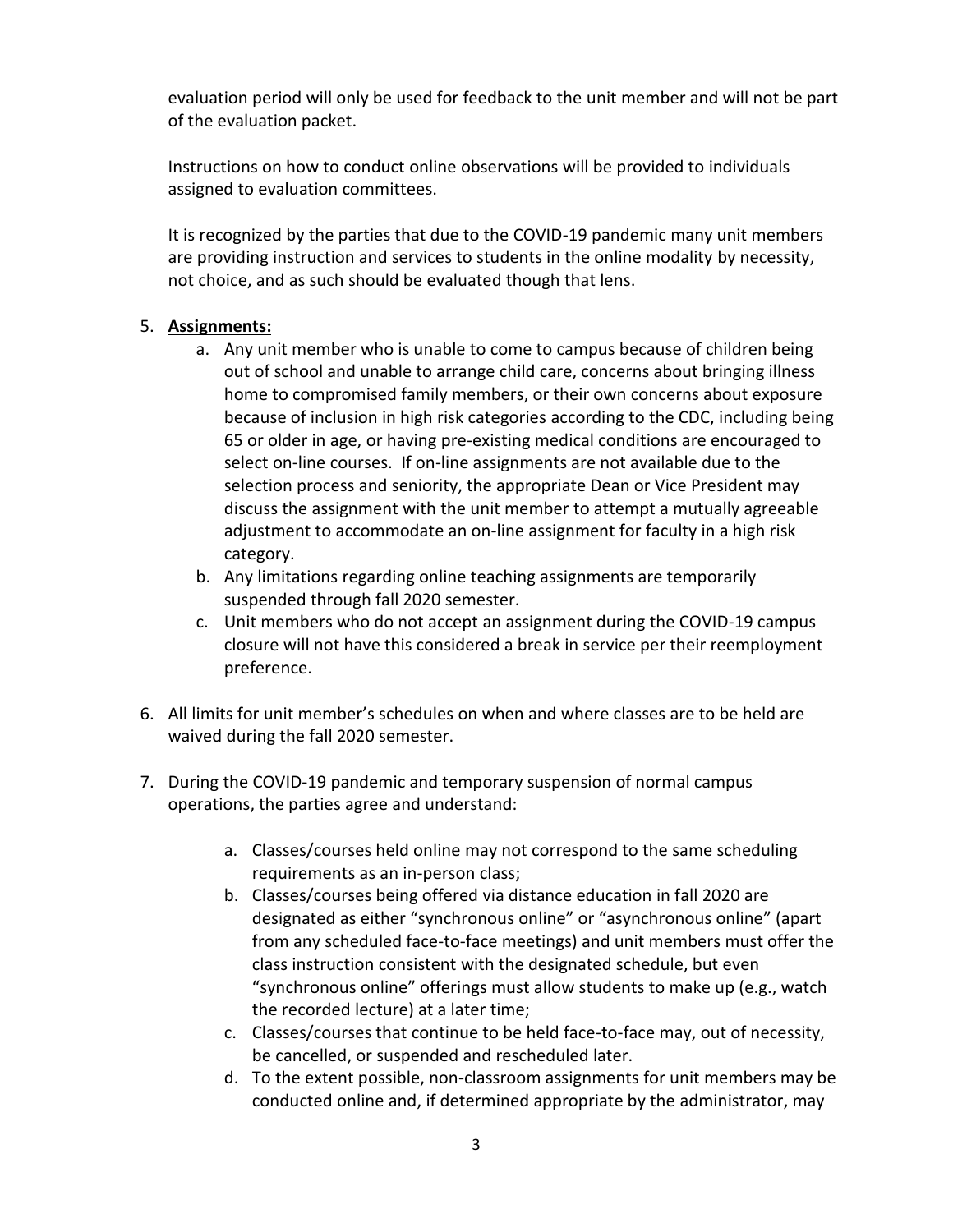not correspond to the same scheduling requirements as face-to-face responsibilities;

- e. Non-classroom assignments for unit members may be conducted via Zoom, email or phone as appropriate, or be cancelled and rescheduled at a later time in the semester by mutual agreement with the appropriate Vice President;
- f. Unit members shall conduct office hours online, via Zoom, and/or via email as appropriate;
- g. To the extent possible, bargaining unit members shall conduct professional duties and responsibilities online, via phone, via Zoom, and/or via email;
- h. In the event unit members are directed or required to report to the worksite during a school closure, (with the exception of those unit members who fall under the risk categories listed in item 4a herein) the District will implement increased measures to ensure areas are cleaned and disinfected, appropriate PPE is available, and social distancing practices are in place prior to unit members returning to campus.
- i. In the event of a known exposure to COVID-19 during a face-to-face class the unit member will be required to immediately notify the Dean and suspend the class until further notice.
- j. A unit member teaching a face-to-face class who is exposed to COVID-19 must go into self-quarantine until testing can be obtained and negative test results will be submitted to HR prior to resuming face-to-face instruction or returning to campus.
- 8. **Face-to-face Classes:** Classes that are approved by the appropriate Vice President to meet face-to-face shall follow all state and county public health requirements and recommendations and social distancing norms. This may include moving face-to-face classes to larger rooms to provide additional space between individuals. The District agrees to provide disinfecting supplies to unit members who continue to teach and/or meet face-to-face during the COVID-19 pandemic. If disinfecting supplies are provided in the classroom, unit members will assist, if possible, in helping to keep the classroom clean and enlist students to help wipe down training aids and lab equipment between use by students. The District M&O staff will clean classrooms and equipment when class is not in session. District will also implement supplemental cleaning above routine cleaning to ensure high-touch areas are cleaned and disinfected.
- 9. **Compensation and Leaves:** During the COVID-19 pandemic and temporary suspension of normal campus operations, unit members shall continue to receive their full salaries during the fall 2020 semester without any deduction from the unit member's accumulated sick leave unless the sick leave is due to an illness or injury not related to the Coronavirus and the unit member is unable to perform their duties on campus or remotely.
- 10. Immediately following return to normal campus operations and face-to-face instruction, unless otherwise negotiated by the parties, all terms, conditions, and agreements stated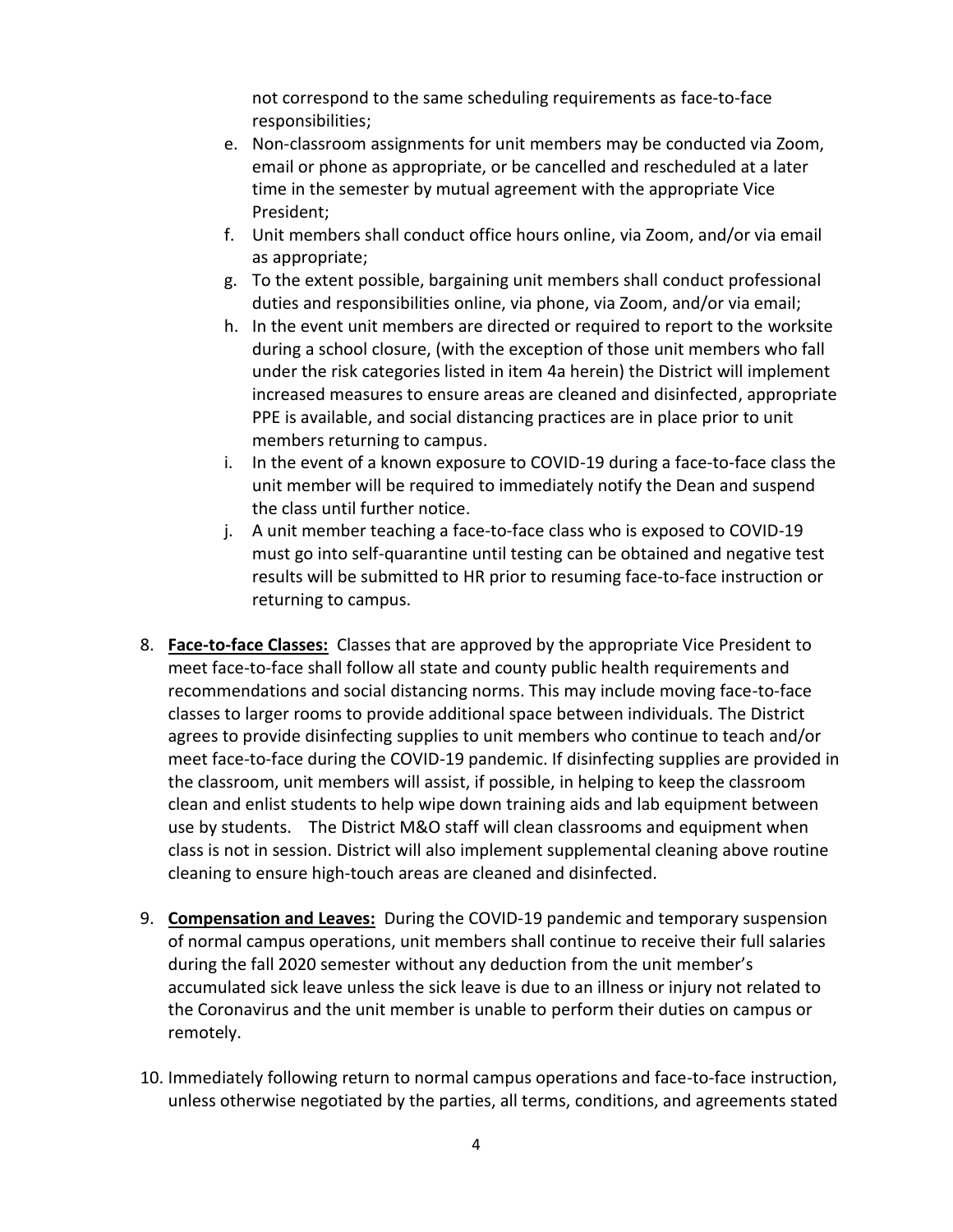in this Agreement shall cease and return to that stated in the current collective bargaining agreement between the District and IVC PTFA.

- 11. Modification: This Agreement cannot be changed or supplemented orally and may be modified or superseded only by a written instrument executed by both Parties.
- 12. The IVC PTFA reserves the right to negotiate any additional impacts not covered in this agreement concerning the school closure during the fall 2020 semester.
- 13. Unless subsequent modifications to this agreement are negotiated, this Agreement will sunset on December 18, 2020.

For the District: For the Part-Time Faculty Association:

\_\_\_\_\_\_\_\_\_\_\_\_\_\_\_\_\_\_\_\_\_\_\_\_\_\_\_\_\_\_\_\_\_\_ \_\_\_\_\_\_\_\_\_\_\_\_\_\_\_\_\_\_\_\_\_\_\_\_\_\_\_\_\_\_\_\_\_\_\_\_\_\_ Clint Dougherty JOE HENDERSON

Date **Date** Date Date

\_September 9, 2020\_\_\_\_\_\_\_\_\_\_\_\_\_\_\_\_\_ \_\_\_September 9, 2020\_\_\_\_\_\_\_\_\_\_\_\_\_\_\_\_\_\_\_\_

Signature: <del>Joe Henderson (Sep 9, 2020 17:43 PDT</del>)

**Email:** joe.henderson@imperial.edu

Signature: [Clint Dougherty \(Sep 9, 2020 16:08 PDT\)](https://imperialedu.na1.documents.adobe.com/verifier?tx=CBJCHBCAABAAWlux0xIN-unrRkdBmaYQ7B8IlZoQDbSj) **Email:** clint.dougherty@imperial.edu